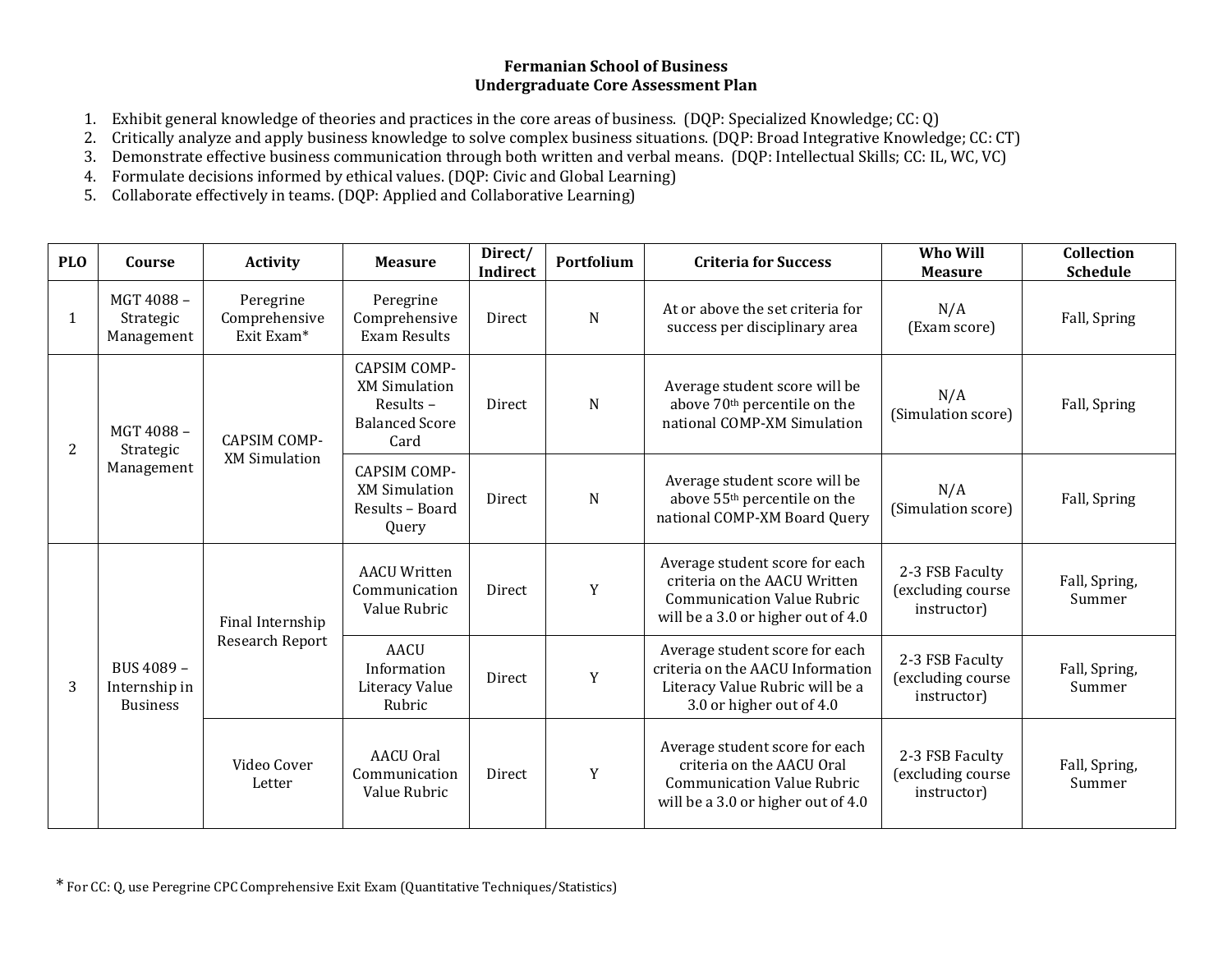| 4 | MGT 4088 -<br>Strategic<br>Management | <b>CAPSIM COMP-</b><br><b>XM Ethics Module</b>                 | CAPSIM COMP-<br>XM Ethics<br>Module Results                                   | Direct   | N | Average student score will be<br>above the 70 <sup>th</sup> percentile on the<br>national COMP-XM Ethics<br>Module                | N/A<br>(Module results)   | Fall, Spring |
|---|---------------------------------------|----------------------------------------------------------------|-------------------------------------------------------------------------------|----------|---|-----------------------------------------------------------------------------------------------------------------------------------|---------------------------|--------------|
|   | MGT 4088 -<br>Strategic<br>Management | <b>CAPSIM Capstone</b><br>Simulation                           | CAPSIM<br>Capstone<br>Simulation<br>Results                                   | Direct   | N | Average team score will be<br>above 75 <sup>th</sup> percentile on the<br>national Capstone Simulation                            | N/A<br>(Simulation score) | Fall, Spring |
|   |                                       | <b>CAPSIM</b><br>COMP-XM<br>Knowledge of<br>Teamwork<br>Module | <b>CAPSIM</b><br>COMP-XM<br>Knowledge of<br>Teamwork<br><b>Module Results</b> | Direct   | N | Average student score will be<br>above the 75 <sup>th</sup> percentile on the<br>COMP-XM Knowledge of<br><b>Teamwork Module</b>   | N/A<br>(Module Results)   | Fall, Spring |
|   |                                       | <b>CAPSIM Capstone</b><br>Peer Evaluation<br>Module            | <b>CAPSIM</b><br>Capstone Peer<br>Evaluation<br>Module Results                | Indirect | N | Average student score will be a<br>4.5 or higher on a 5.0 scale in<br>both areas of the Capstone Peer<br><b>Evaluation Module</b> | N/A<br>(Module Results)   | Fall, Spring |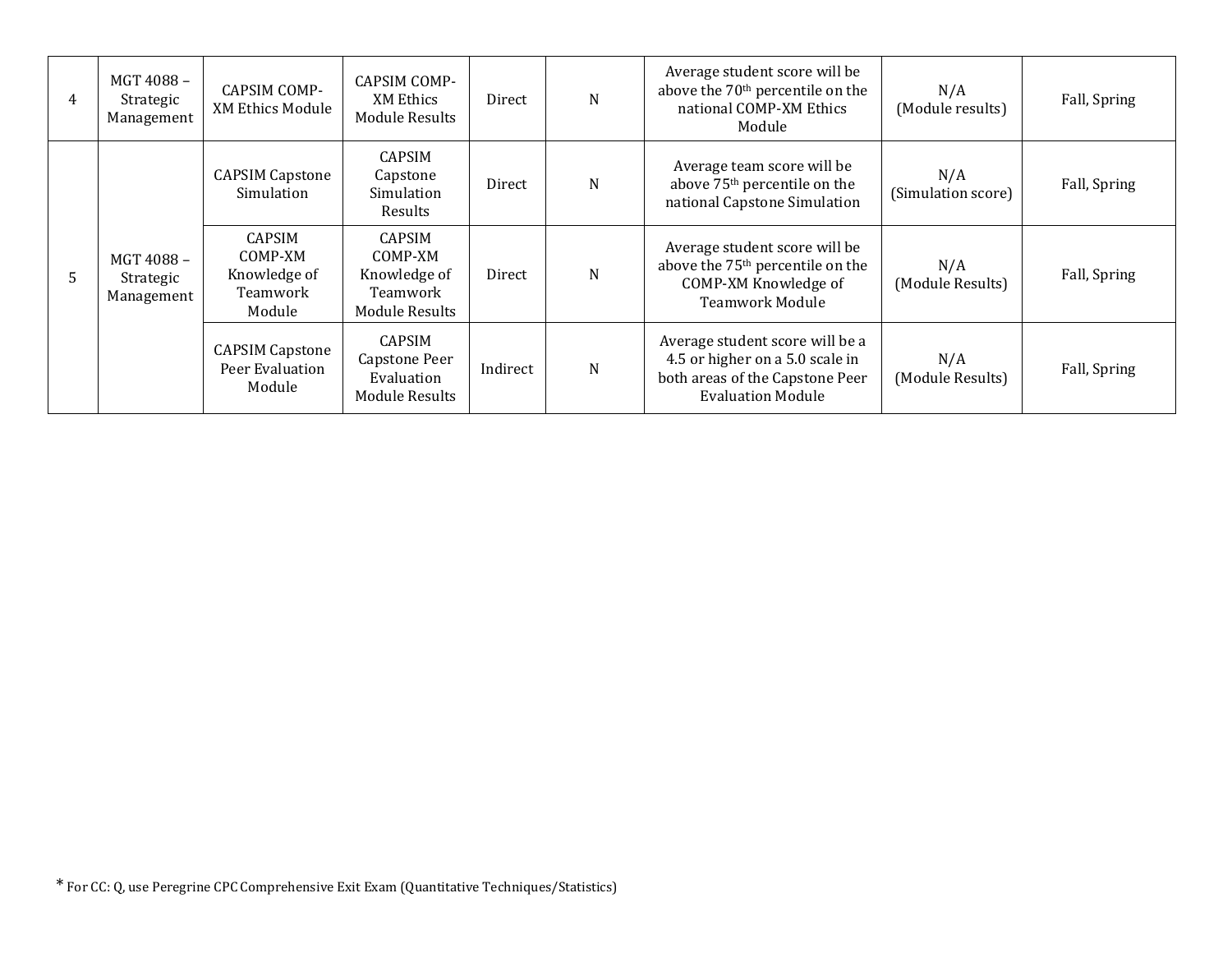# **Fermanian School of Business Accounting Major-Specific Assessment Plan**

A1. Exhibit detailed knowledge of accounting and federal tax regulations.

A2. Analyze financial statements using accounting knowledge.

A3. Evaluate tax positions and planning opportunities based on federal tax knowledge.

| <b>PLO</b> | Course                                         | <b>Activity</b>                                               | <b>Measure</b>                                                           | Direct/<br>Indirect | Portfolium | <b>Criteria for Success</b>                                                                                                | <b>Who Will Measure</b>      | <b>Collection</b><br>Schedule |
|------------|------------------------------------------------|---------------------------------------------------------------|--------------------------------------------------------------------------|---------------------|------------|----------------------------------------------------------------------------------------------------------------------------|------------------------------|-------------------------------|
| A1         | ACC 4060 -<br>Auditing                         | Peregrine<br>Accounting<br><b>Advanced Topic</b><br>Exit Exam | Peregrine<br>Accounting<br><b>Advanced Topic</b><br>Exit Exam<br>Results | Direct              | N          | Average student score at<br>or above 60 on the<br><b>Accounting Major-</b><br>Specific Exit Exam                           | N/A<br>(Exam Score)          | Spring                        |
| A2         | $ACC 4060 -$<br>Auditing                       | <b>Audit Planning</b><br>Memo                                 | Accounting<br>Major PLO #A2<br>Rubric                                    | Direct              | Y          | Average student score for<br>each criteria on the<br><b>Accounting Major PLO</b><br>#A2 Rubric will be a 3.00<br>or higher | 2-3 Full-time FSB<br>Faculty | Spring                        |
| A3         | $ACC 4011 -$<br>Federal Tax<br>Accounting<br>Ш | Client Tax Letter                                             | Accounting<br>Major PLO#A3<br>Rubric                                     | Direct              | Y          | Average student score for<br>each criteria on the<br><b>Accounting Major PLO</b><br>#A3 Rubric will be a 3.00<br>or higher | 2-3 Full-time FSB<br>Faculty | Spring                        |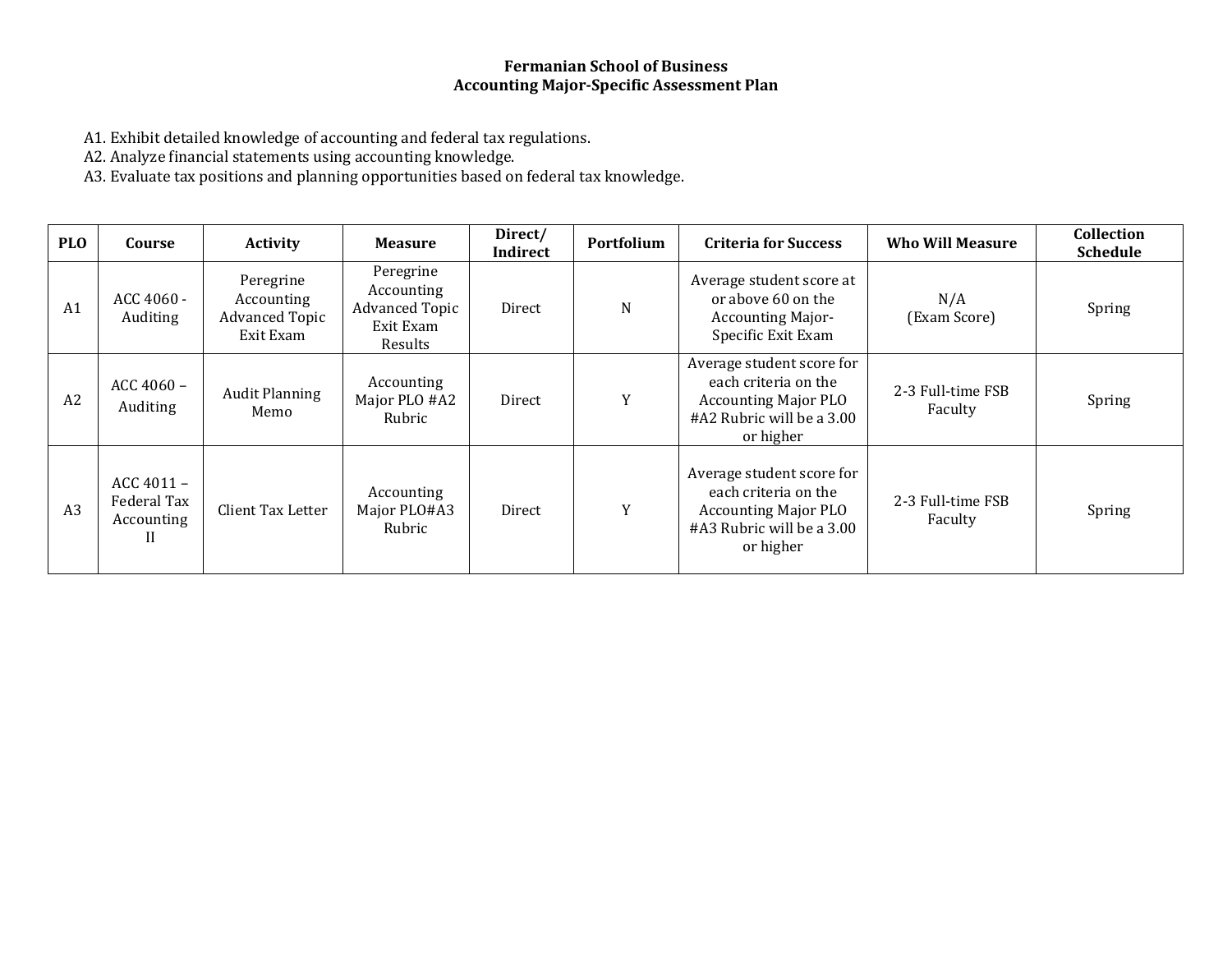## **Fermanian School of Business Finance Major-Specific Assessment Plan**

C1. Exhibit an in-depth knowledge of financial management, investment and international finance theories.

C2. Prepare a business valuation using finance tools and theories.

| <b>PLO</b>     | Course                                                              | Activity                                                | <b>Measure</b>                                                        | Direct/<br>Indirect | Portfolium   | <b>Criteria for Success</b>                                                                                      | Who Will<br><b>Measure</b>          | <b>Collection Schedule</b> |
|----------------|---------------------------------------------------------------------|---------------------------------------------------------|-----------------------------------------------------------------------|---------------------|--------------|------------------------------------------------------------------------------------------------------------------|-------------------------------------|----------------------------|
| C <sub>1</sub> | FIN 4025 -<br>Financial<br>Statement<br>Analysis and<br>Valuation   | Peregrine Finance<br><b>Advanced Topic</b><br>Exit Exam | Peregrine<br>Finance<br><b>Advanced Topic</b><br>Exit Exam<br>Results | Direct              |              | Average student score at<br>or above 60 on the<br>Finance Major-Specific<br>Exit Exam                            | N/A<br>(Exam Score)                 | Spring                     |
| C <sub>2</sub> | $FIN 4025 -$<br>Financial<br>Statement<br>Analysis and<br>Valuation | Valuation Case<br><b>Study Analysis</b>                 | Finance Major<br>PLO #C2 Rubric                                       | Direct              | $\mathbf{v}$ | Average student score<br>for each criteria on the<br>Finance Major PLO #C2<br>Rubric will be a 3.00 or<br>higher | 2-3 Full-time<br><b>FSB Faculty</b> | Spring                     |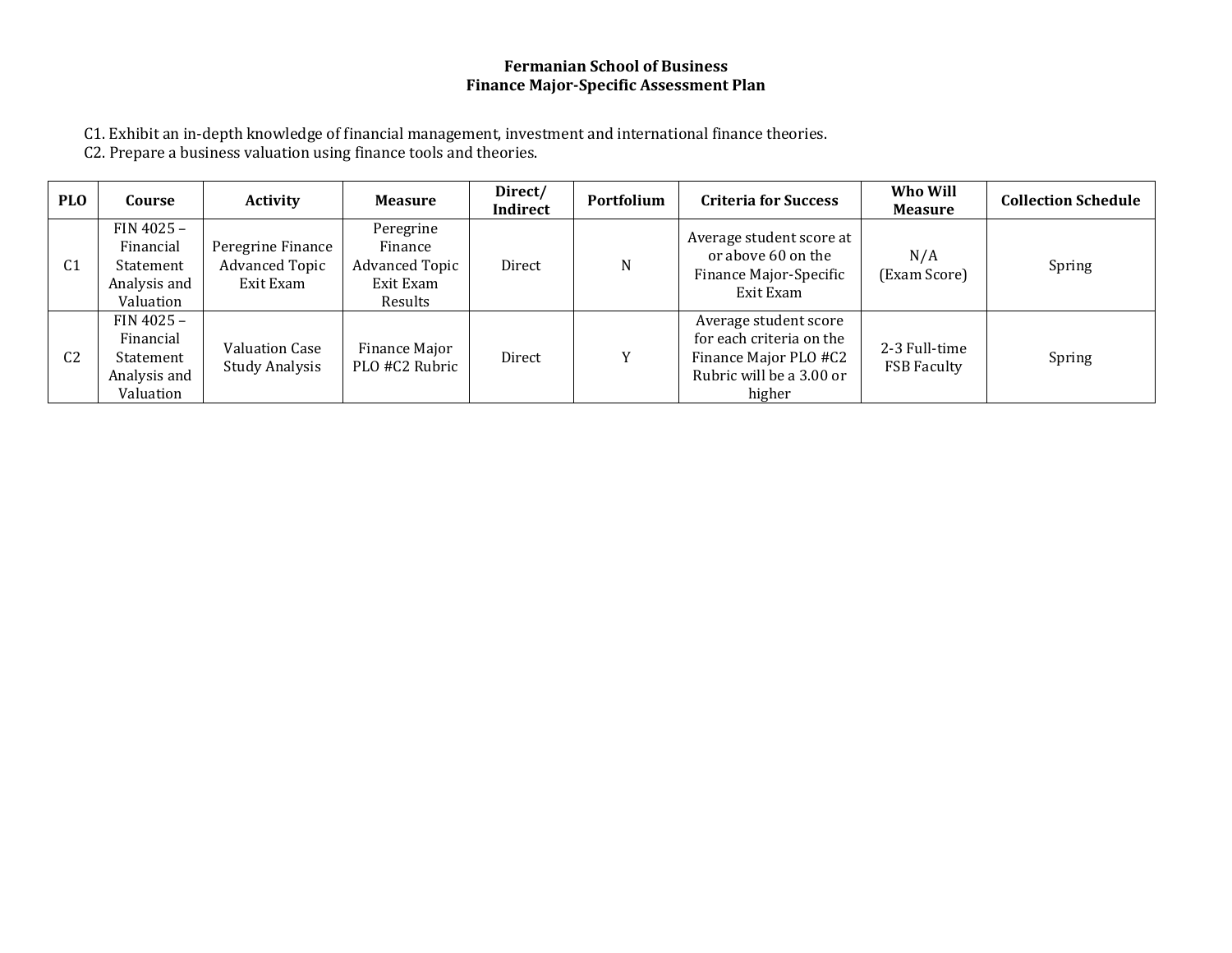#### **Fermanian School of Business Undergraduate Information Systems Major-Specific Assessment Plan**

D1. Demonstrate knowledge of information systems and be prepared for careers that use information systems, and graduate study in fields related to information systems.

D2. Write correct and robust software.

D3. Analyze the interaction between hardware and software.

D4. Apply critical thinking, technical and information systems knowledge to solve problems.

D5. Understand and create arguments supported by quantitative evidence.

| <b>PLO</b>     | Course                                                       | <b>Activity</b>                                                            | <b>Measure</b>                                                                        | Direct/<br>Indirect | <b>LiveText</b> | <b>Criteria for Success</b>                                                                       | Who Will<br><b>Measure</b> | 2-Year Schedule    |
|----------------|--------------------------------------------------------------|----------------------------------------------------------------------------|---------------------------------------------------------------------------------------|---------------------|-----------------|---------------------------------------------------------------------------------------------------|----------------------------|--------------------|
| D <sub>1</sub> | <b>TBD</b>                                                   | Peregrine<br>Information<br>Systems<br><b>Advanced Topic</b><br>Exit Exams | Peregrine<br>Information<br>Systems<br><b>Advanced Topic</b><br>Exit Exams<br>Results | <b>Direct</b>       | N               | TBD                                                                                               | N/A<br>(Exam Scores)       | SP18, SP19         |
|                | N/A                                                          | Alumni Survey -<br>Distributed every<br>5 years                            | Responses to<br>Alumni Survey                                                         | Indirect            | N               | <b>TBD</b>                                                                                        | N/A<br>(Survey Response)   | Summer 2020        |
| D <sub>2</sub> | CSC 2052 -<br>Data<br>Structures in<br>$C++$                 | Signature<br>Assignment                                                    | <b>CSC 252</b><br>Signature<br>Assignment<br>Rubric                                   | <b>Direct</b>       | N               | 80% of students should<br>have an average score of at<br>least 2 in each of the major<br>areas.   | <b>MICS Faculty</b>        | AY17-18<br>AY18-19 |
| D <sub>3</sub> | CSC $3014 -$<br>Operating<br>Systems                         | Signature<br>Assignment                                                    | Points Scored<br>on CSC 314<br>Signature<br>Assignment                                | Direct              | $\mathbf N$     | 80% of students should<br>have an average score of at<br>least 7.                                 | N/A<br>(Points Scores)     | AY17-18<br>AY18-19 |
| D <sub>4</sub> | ISS 4014 -<br>Data Base<br>Systems and<br>Web<br>Integration | Signature<br>Assignment                                                    | <b>ISS 414</b><br>Signature<br>Assignment<br>Rubric                                   | <b>Direct</b>       | N               | 80% of students should<br>have an average score of at<br>least 2.5 in each of the<br>major areas. | <b>MICS Faculty</b>        | AY17-18<br>AY18-19 |
| D <sub>5</sub> | N/A                                                          | <b>ETS Proficiency</b><br>Profile<br>Level 2 Math                          | Score on ETS<br>Proficiency<br>Profile on<br>Level 2 Math                             | <b>Direct</b>       | $\mathbf N$     | 90% of students will be<br>Marginal or Proficient at<br>Level 2.                                  | N/A<br>(Exam Score)        | AY17-18<br>AY18-19 |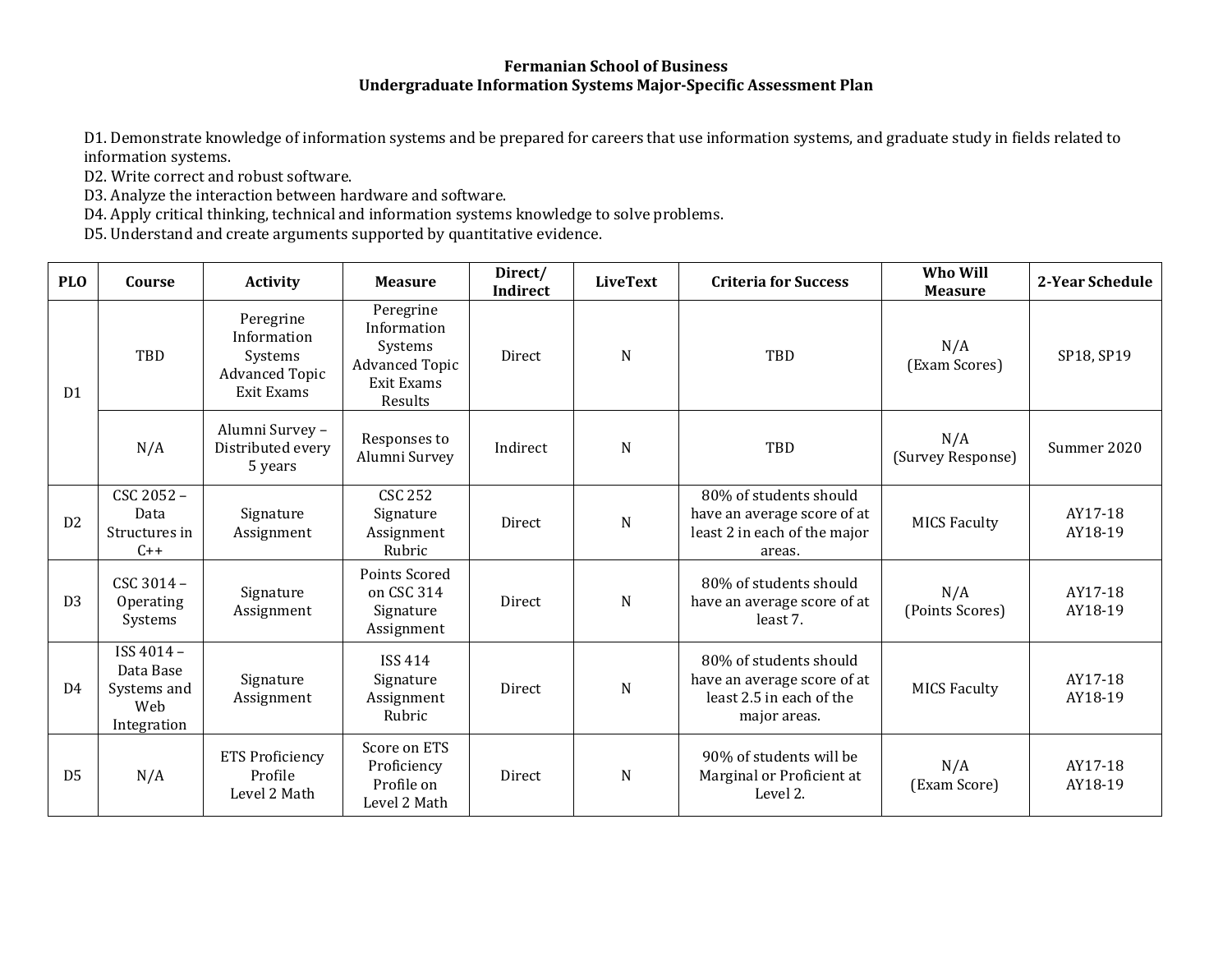#### **Fermanian School of Business International Development Major-Specific Assessment Plan**

- E1. Exhibit an in-depth knowledge of International Development theories and concepts.
- E2. Compare approaches to decision making in for-profit and non-profit environments based on international development concepts.
- E3. Evaluate the similarities and differences of the economic conditions between developed and developing countries based on International Development knowledge.

| <b>PLO</b>     | Course                                                | <b>Activity</b>                                                                 | <b>Measure</b>                                                                                    | Direct/<br>Indirect | Portfolium | <b>Criteria for Success</b>                                                                                                                  | Who Will<br><b>Measure</b>   | <b>Collection</b><br><b>Schedule</b> |
|----------------|-------------------------------------------------------|---------------------------------------------------------------------------------|---------------------------------------------------------------------------------------------------|---------------------|------------|----------------------------------------------------------------------------------------------------------------------------------------------|------------------------------|--------------------------------------|
| E <sub>1</sub> | MGT 4070 -<br>Nonprofit<br>Organization<br>Management | Peregrine<br>International<br>Development<br><b>Advanced Topic</b><br>Exit Exam | Peregrine<br>International<br>Development<br><b>Advanced Topic</b><br>Exit Exam<br><b>Results</b> | Direct              | N          | Average student score at or<br>above 60 on the International<br>Development Major-Specific<br>Exit Exam                                      | N/A Exam Score               | Spring                               |
| E2             | MGT 4070 -<br>Nonprofit<br>Organization<br>Management | Final Exam<br><b>Ouestion</b>                                                   | International<br>Development<br>Major PLO #E2<br>Rubric                                           | Direct              |            | The average score for each<br>criteria of the International<br>Development Major PLO #E2<br>Rubric will be a 3.0 or higher<br>out of $4.0$ . | 2-3 Full-time FSB<br>Faculty | Spring                               |
| E <sub>3</sub> | MGT 4070 –<br>Nonprofit<br>Organization<br>Management | Final Study<br>Abroad Paper                                                     | International<br>Development<br>Major PLO #E3<br>Rubric                                           | Direct              | Y          | The average score for each<br>criteria of the International<br>Development Major PLO #E3<br>Rubric will be a 3.0 or higher<br>out of $4.0$ . | 2-3 Full-time FSB<br>Faculty | Spring                               |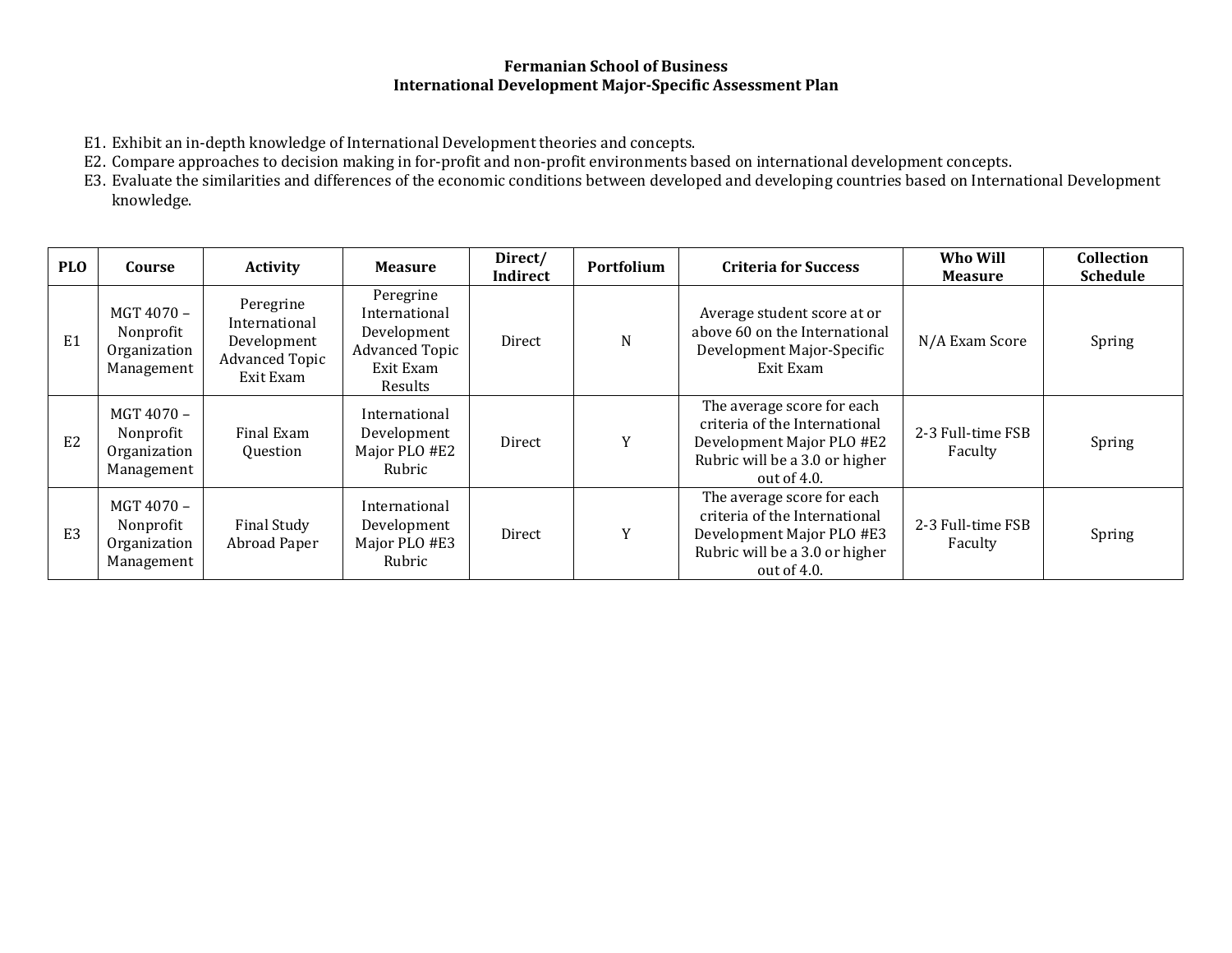# **Fermanian School of Business Management Major-Specific Assessment Plan**

- F1. Exhibit an in-depth knowledge of management theory.
- F2. Assess the competitive advantage of a business based on management concepts.

### **Entrepreneurship Concentration**

F3. Analyze a startup pitch based on entrepreneurship knowledge and concepts.

## **Global Business Concentration**

F4. Analyze essential elements of conducting business globally.

| <b>PLO</b>     | Course                                        | <b>Activity</b>                                           | <b>Measure</b>                                                             | Direct/<br>Indirect | <b>Portfolium</b> | <b>Criteria for Success</b>                                                                                                                          | Who Will<br><b>Measure</b>          | <b>Collection</b><br><b>Schedule</b> |
|----------------|-----------------------------------------------|-----------------------------------------------------------|----------------------------------------------------------------------------|---------------------|-------------------|------------------------------------------------------------------------------------------------------------------------------------------------------|-------------------------------------|--------------------------------------|
| F1             | MGT 4084 -<br><b>Operations</b><br>Management | Peregrine<br>Management<br>Advanced<br>Topic Exit<br>Exam | Peregrine<br>Management<br><b>Advanced Topic</b><br>Exit Exam Results      | Direct              | N                 | Average student score at or<br>above 60 on the Management<br>Major-Specific Exit Exam                                                                | N/A<br>(Exam Score)                 | Spring                               |
| F <sub>2</sub> | MGT 4084 -<br><b>Operations</b><br>Management | <b>Final Project</b>                                      | Management Major<br>PLO #F2 Rubric                                         | Direct              | Y                 | Average student score for each<br>criteria on the Management<br>Major PLO #F2 Rubric will be a<br>3.00 or higher                                     | 2-3 Full-time<br><b>FSB Faculty</b> | Spring                               |
| F <sub>3</sub> | MGT 3082 -<br>Applied<br>Entrepreneurship     | <b>Startup Pitch</b><br>Analysis<br>Memo                  | Management Major<br>(Entrepreneurship)<br>Concentration)<br>PLO #F3 Rubric | Direct              | Y                 | Average student score for each<br>criteria on the Management<br>Major (Entrepreneurship<br>Concentration) PLO #F3<br>Rubric will be a 3.00 or higher | 2-3 Full-time<br><b>FSB Faculty</b> | Spring                               |
| F4             | $ECO$ 4010 –<br>International<br>Economics    | Case Study<br>Analysis                                    | Management Major<br>(Global Business<br>Concentration)<br>PLO #F4 Rubric   | Direct              | Y                 | Average student score for each<br>criteria on the Management<br>Major (Global Business<br>Concentration) PLO #F4<br>Rubric will be a 3.00 or higher  | 2-3 Full-time<br><b>FSB Faculty</b> | Spring                               |